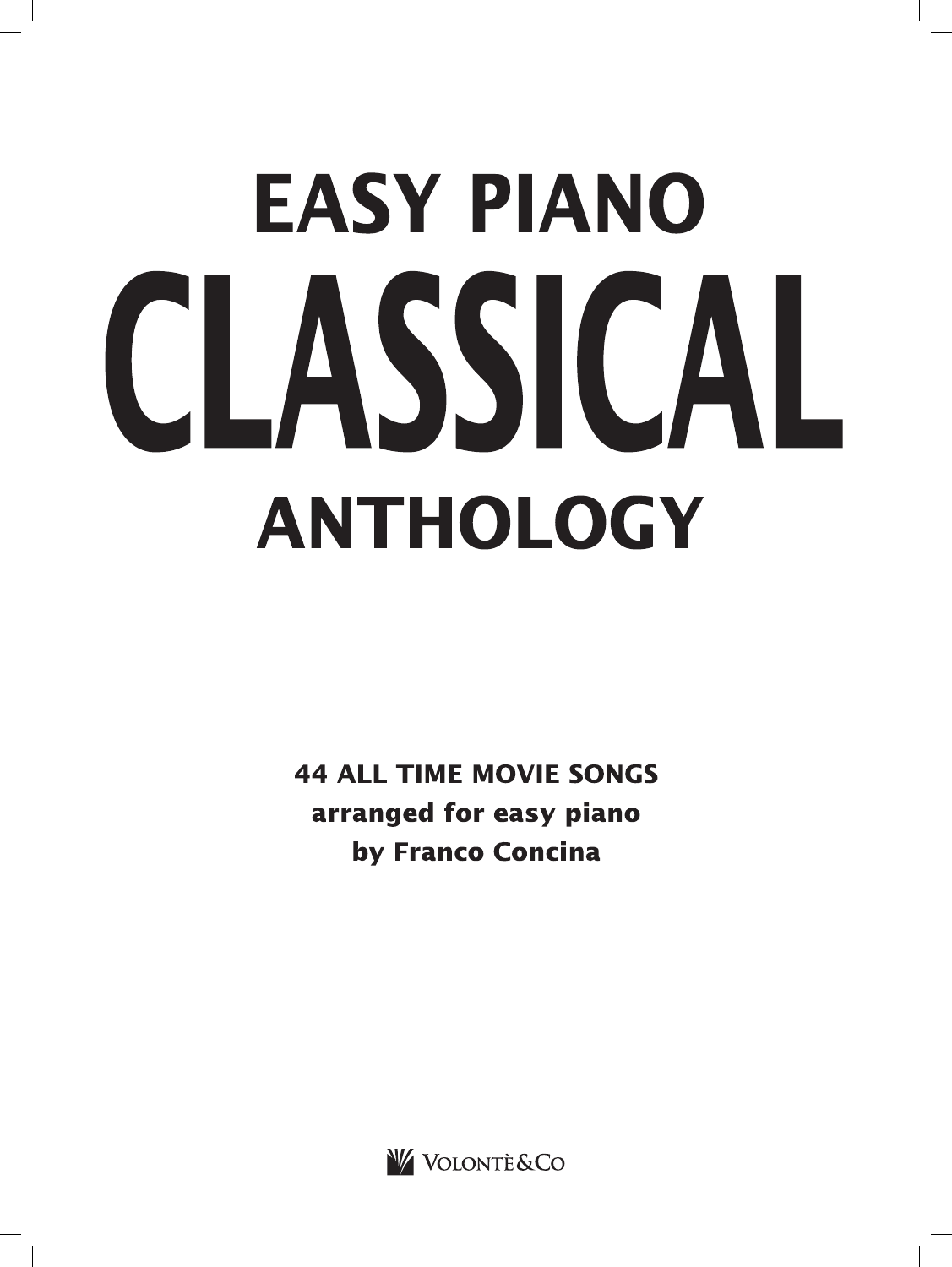Thanks to all the publishers involved in this project.

This album © 2008, 2015 Volontè & Co. S.r.l. - Corso Venezia 41, 20121 Milano

All rights reserved. No part of this book may be photocopied or reproduced in any way without permission. Unauthorized uses are punishable by law.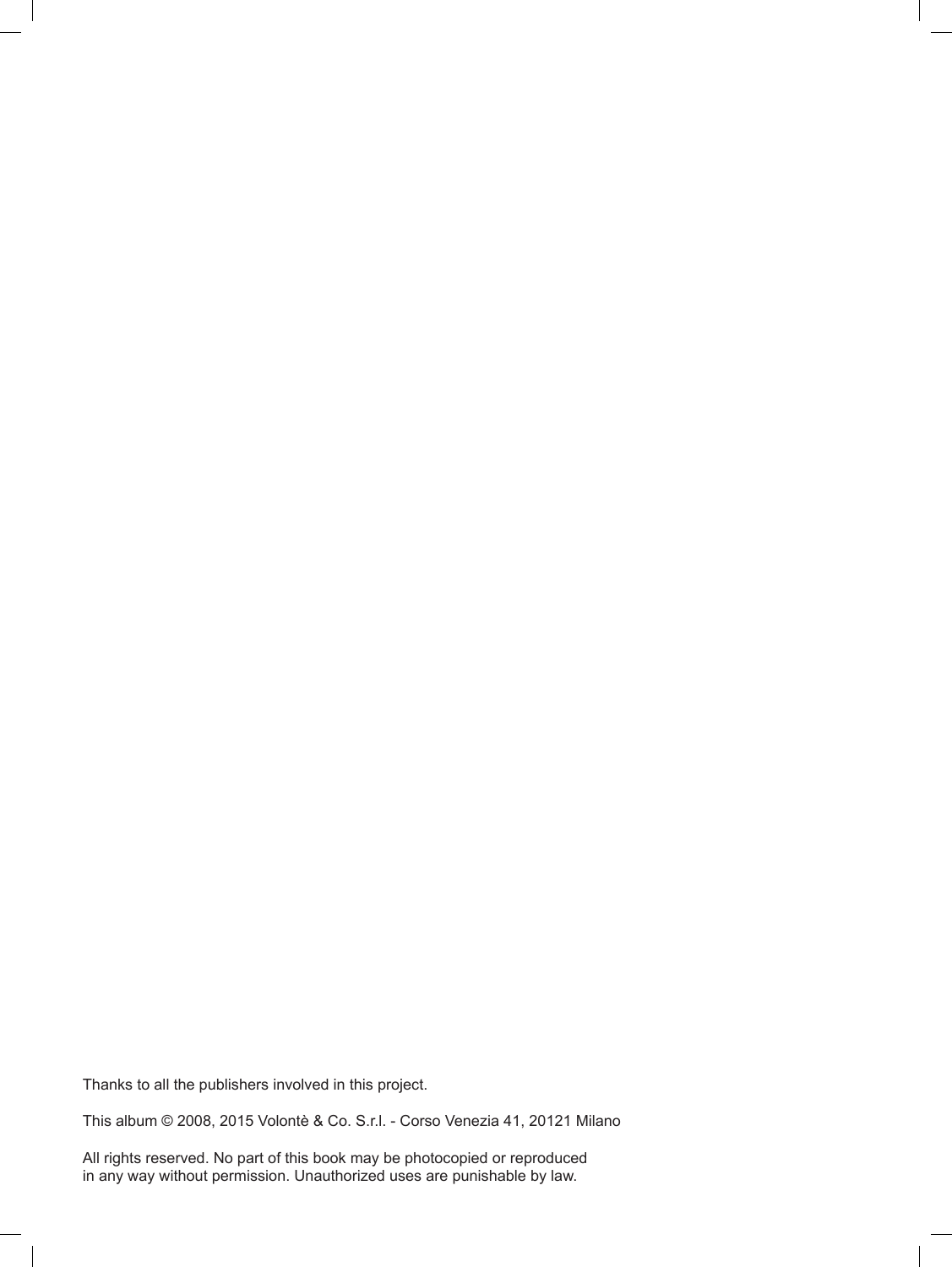| <b>CANON IN D</b>                                                    |                      |
|----------------------------------------------------------------------|----------------------|
| SARABANDE                                                            |                      |
| ALLEGRO (1st movement from "La Primavera", Op.8 n.1)                 | A. Vivaldi 10        |
| ALLEGRO (1st movement from Concerto Op.3 n.6)                        | A. Vivaldi 12        |
| 15 BADINERIE (from Orchestral Suite n.2 bwv 1067)                    | J.S. Bach 15         |
| MENUET (from Orchestral Suite n.2 bwv 1067)                          | J.S. Bach 18         |
| ARIA (from Orchestral Suite n.3 bwv 1068)                            | J.S. Bach 24         |
| Arioso (from Cantata bwv 156)                                        | J.S. Bach 26         |
| Prelude (from Cello Suite n.1 bwv 1007)                              | J.S. Bach 21         |
| Choral "Jesu bleibet meine Freude" (from Cantata bwv 147)            | J.S. Bach 28         |
| Choral "Wachet auf, ruft uns die Stimme" (Corale bwv 645)            | J.S. Bach 30         |
| Alleluja (from Oratorio "Messiah")                                   | G.F. Händel 32       |
| Ah vous dirai-je maman (theme for Variations K265)                   | W.A. Mozart 29       |
| DER HÖLLE RACHE KOCHT IN MEINEM HERZEN (aria from "Die Zauberflöte") | W.A. Mozart 34       |
| Non più andrai farfallone amoroso (aria from "Le nozze di Figaro")   | W.A. Mozart 36       |
| Là ci darem la mano (duetto from "Don Giovanni")                     | W.A. Mozart 37       |
| Allegro (1st movement from "Eine kleine Nachtmusik K525")            | W.A. Mozart 38       |
| Romance (2st movement from "Eine kleine Nachtmusik K525")            | W.A. Mozart 40       |
| Allegro (from Symphony n.40 K550)                                    | W.A. Mozart 42       |
| Adagio (from Clarinet Concerto K622)                                 | W.A. Mozart 45       |
| Andante (from Piano Concerto n.21 K467)                              | W.A. Mozart 48       |
| Für Elise (Bagatelle n.25)                                           | L. van Beethoven50   |
| Choral (4th Movement of Symphony n.9 Op.125)                         | L. van Beethoven52   |
| Allegro con brio (1th movement of Symphony n.5 Op.67)                | L. van Beethoven54   |
| Romance n.2 Op.50                                                    | L. van Beethoven58   |
| Tarantella                                                           |                      |
| Liebestraume n.3                                                     |                      |
| Va' pensiero (from "Nabucco")                                        |                      |
| Marcia trionfale (from "Aida")                                       | G. Verdi 74          |
| The Ride of the Valkyries (from "Die Walküre")                       | R. Wagner 76         |
| Cancan (Galop from "Orpheus in the Underworld")                      | J. Offenbach 79      |
| Wiener Blut (Valzer Op.354)                                          | J. Strauss Jr 84     |
| Walzer (Op.39 n.15)                                                  | J. Brahms 82         |
| Chanson du Toreador (from "Carmen")                                  |                      |
| Chanson Boheme (from "Carmen")                                       |                      |
| Flowers Waltz (from "The Nutcracker")                                | P.I. Tchaikowsky 94  |
| Chinese dance (from "The Nutcracker")                                | P.I. Tchaikowsky 97  |
| Sugar plum Fairy dance (from "The Nutcracker")                       | P.I. Tchaikowsky 100 |
| Russian dance (from "The Nutcracker")                                | P.I. Tchaikowsky 103 |
| Pavane op.50                                                         | G. Faurè 106         |
| Pomp and circumstance (March n.3 for orchestra)                      | E. Elgar 110         |
| Jeux interdits                                                       | Anonymous116         |
| Tarantella                                                           | Anonymous113         |
| <b>Bolero</b>                                                        | M. Ravel120          |
|                                                                      |                      |